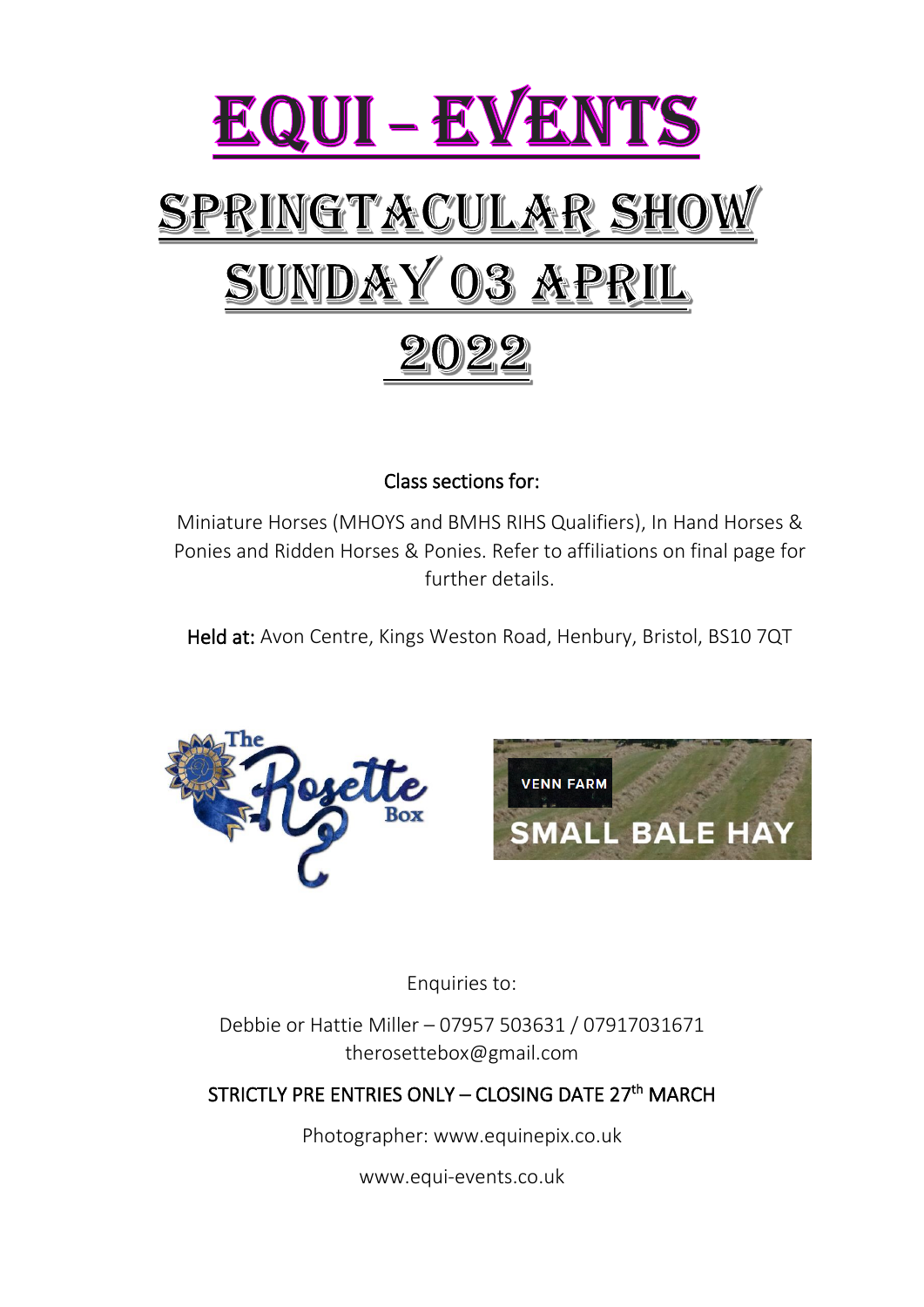## The Team Thompson - Ring One

To commence at 9am prompt.

### Shetland Pony Section 1

### JUDGE – Mr J QUINEY



- Class 1 New Combination Shetland and Handler never to have competed together prior to this class.
- Class 2 Shetland Yearling, open to Colts, Fillies and Geldings
- Class 3 Shetland 2 & 3 Year Old, open to Colts, Fillies and Geldings
- Class 4 Shetland 4 Years & over, open to Stallions, Mares and Geldings
- Class 5 Open Broken Colour Shetland Open to Miniature and Standard Shetlands of any sex or age.
- Class 6 Open Solid Colour Shetland Open to Miniature and Standard Shetlands of any sex or age.

### Championship  $(1^{st} 8 \nvert 2^{nd} \text{ from classes } 1 - 6)$  Champion and Reserve to compete in Miniature Horse / Shetland Supreme. SPONSORED by SNELSMORE STUD

### Miniature Horse Section 2: Not before 10am

### Judge: Mr J QUINEY

This section of classes is for Miniature Horses measuring 42" and under at maturity, regardless of any specific registration requirements. Classes are open to ALL types of Miniature Horses unless a dedicated type class. These classes are a qualifier for MHOYS 2022.

- Class 7 New Combination Miniature Horse and Handler never to have competed together prior to this class.
- Class 8 Novice / Child Handler child to be 15 years and under on the  $1<sup>st</sup>$ January in the current year. Novice handler of any age, not to have shown more than once before in the show ring with any equine.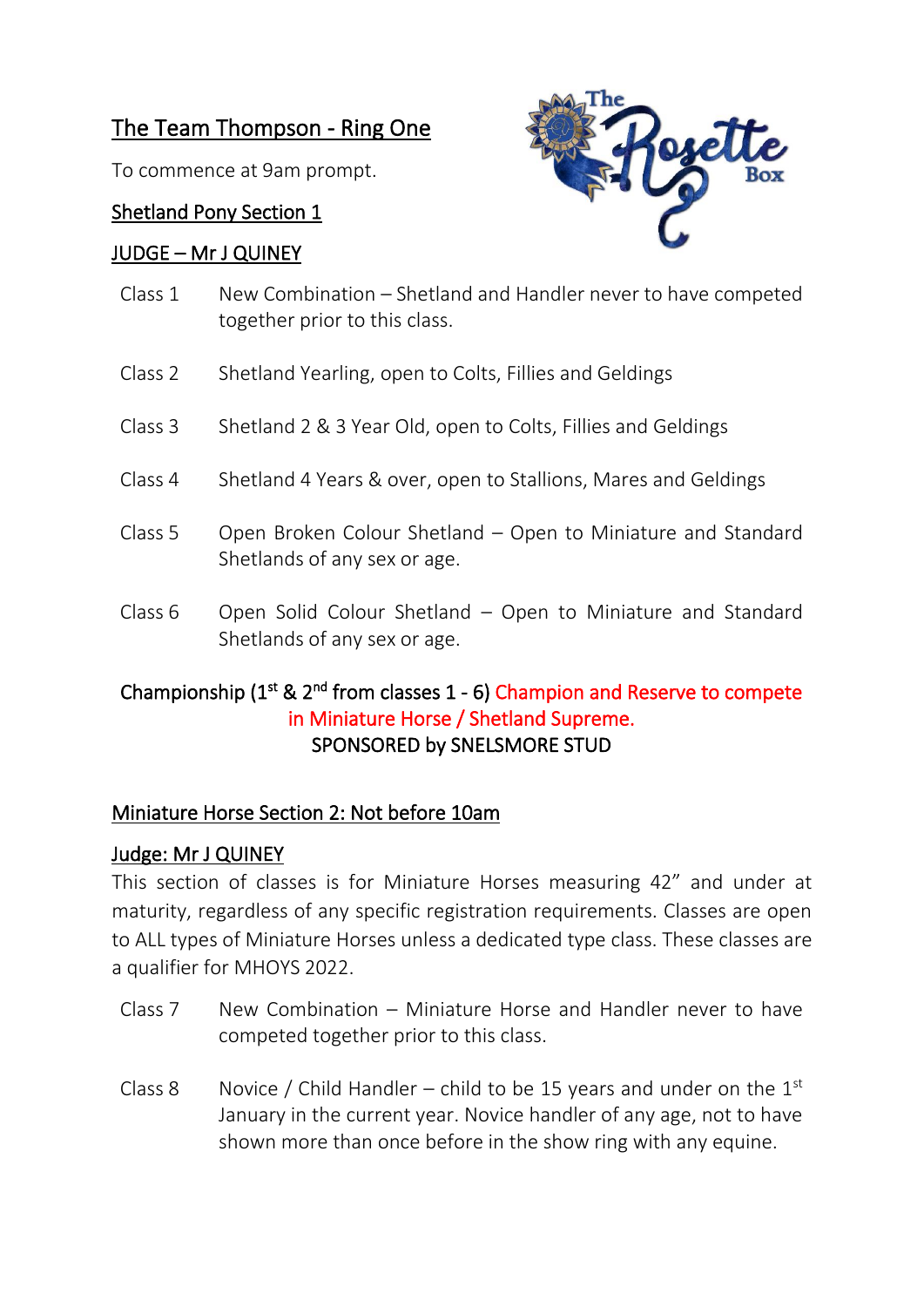- Class 9 Yearling Miniature Horse, colt, filly or gelding.
- Class 10 2 Year Old Miniature Horse, colt, filly or gelding.
- Class 11 3 Year Old Miniature Horse, stallion, mare or gelding.
- Class 12 4 Years and Over Miniature Horse, stallion, mare or gelding.

### Championship ( $1<sup>st</sup>$  &  $2<sup>nd</sup>$  from classes 7 – 12) Champion and Reserve to compete in Miniature Horse / Shetland Supreme. SPONSORED by SUE METTLER

- Class 13 Solid Colour Miniature Horse, any age, any height up to 38".
- Class 14 Broken Colour Miniature Horse, any age, any height up to 38"
- Class 15 Alternative Colour Miniature Horse (Palomino, Spotted, Roan, etc), any age, any height up to 38".

### Championship  $(1^{st} \& 2^{nd}$  from classes  $13 - 15)$  Champion and Reserve to compete in Miniature Horse / Shetland Supreme. SPONSORED by PICKINTAM STUD

- Class  $16$  Scaled Down Hack Type open to those horses who, if full size would be of a refined, elegant hack type.
- Class 17 Scaled Down Riding Horse Type open to those horses who, if full size would be of a quality middleweight.
- Class 18 Scaled Down Hunter Type open to those horses who, if full size would be of a more substantial quality type with more bone than that of a Riding Horse.

### Championship ( $1<sup>st</sup>$  &  $2<sup>nd</sup>$  from classes  $16 - 18$ ) Champion and Reserve to compete in Miniature Horse / Shetland Supreme. SPONSORED by TRACEY GOWEN

Class 19 Miniature Horse or American Shetland registered AMHR or ASPC. Filly, colt, mare, gelding or stallion, any age. Unaffiliated.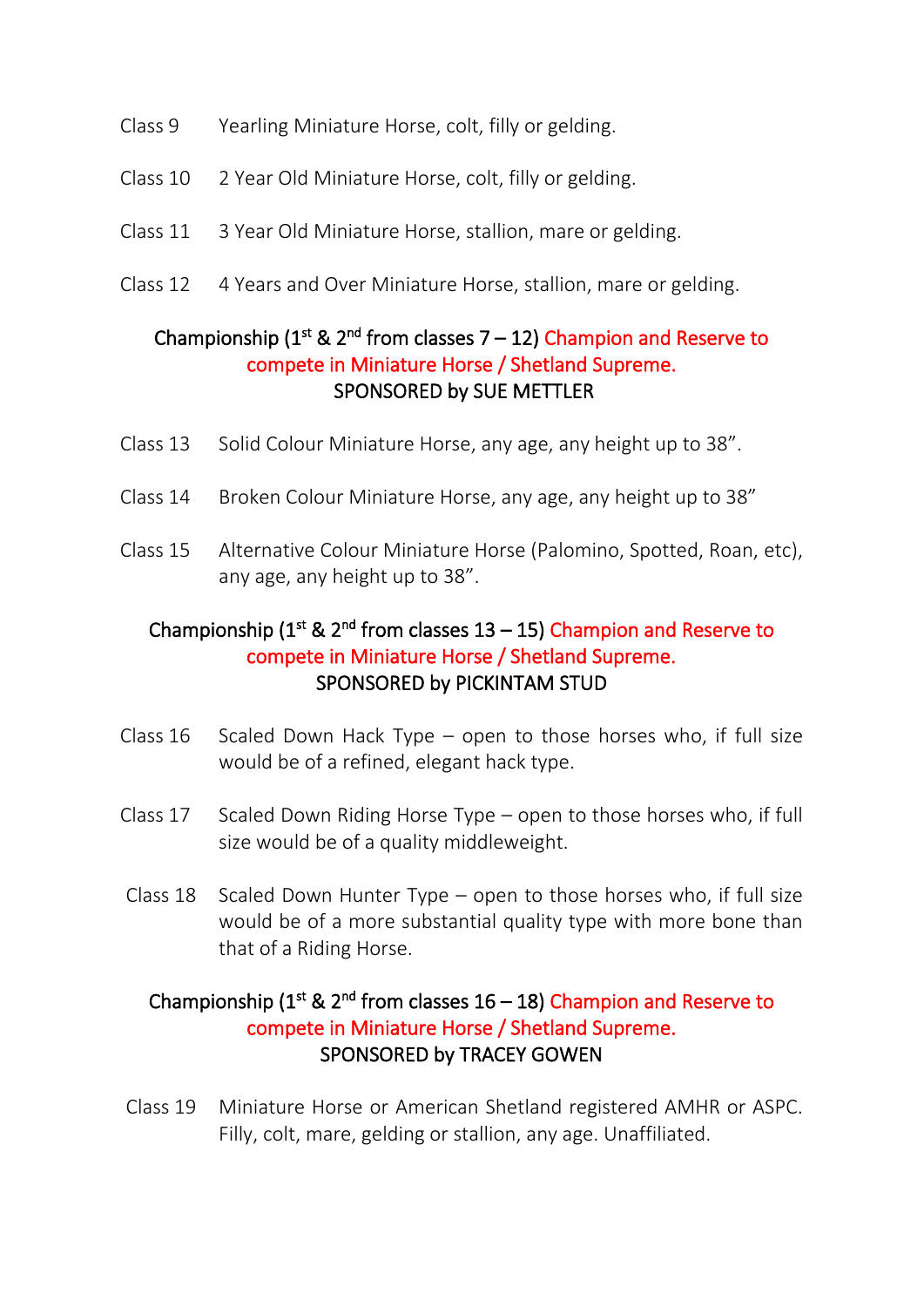- Class 20 Miniature Horse registered with the AMHA. Filly, colt, mare, gelding or stallion, any age. Unaffiliated.
- Class 21 Miniature Horse with bloodlines that are 75% British. Filly, colt, mare, gelding or stallion, any age.
- Class 22 Falabella, pure or part bred. Filly, colt, mare, gelding or stallion, any age.
- Class 23 Part bred Miniature Horse or American Shetland. Must be part bred ASPC, AMHR, AMHA or BMHS.

### Championship  $(1^{st} \& 2^{nd}$  from classes  $19 - 23$ ) Champion and Reserve to compete in Miniature Horse / Shetland Supreme. SPONSORED by MOIRA OATLEY

34" AND UNDER CHAMPIONSHIP (For the highest place 34" and under horse (expected at maturity) in each class 7 – 23) Champion to compete in Miniature Horse / Shetland Supreme. SPONSORED by BLUE HIDEAWAY MINIATURE HORSES

OVER 34" CHAMPIONSHIP (For the highest place over 34" horse (expected at maturity) in each class  $7 - 23$ ) Champion to compete in Miniature Horse / Shetland Supreme. SPONSORED by LITTLECOTE STUD

GELDING INCENTIVE CHAMPIONSHIP (For the highest placed Gelding in each class 1 – 23) Champion to compete in Miniature Horse / Shetland Supreme. SPONSORED by TRACEY GOWEN

Not before 2pm

British Miniature Horse Section 3 Judge – Mr R MARKS

Please refer to the "AFFILIATIONS" section at the back of the schedule for eligibility for these classes.

Class 24 ROYAL INTERNATIONAL HORSE SHOW 3 years old and over licensed STALLION. 3 Year olds not to exceed 86 cm, 4 Year Olds not to exceed 87 cm.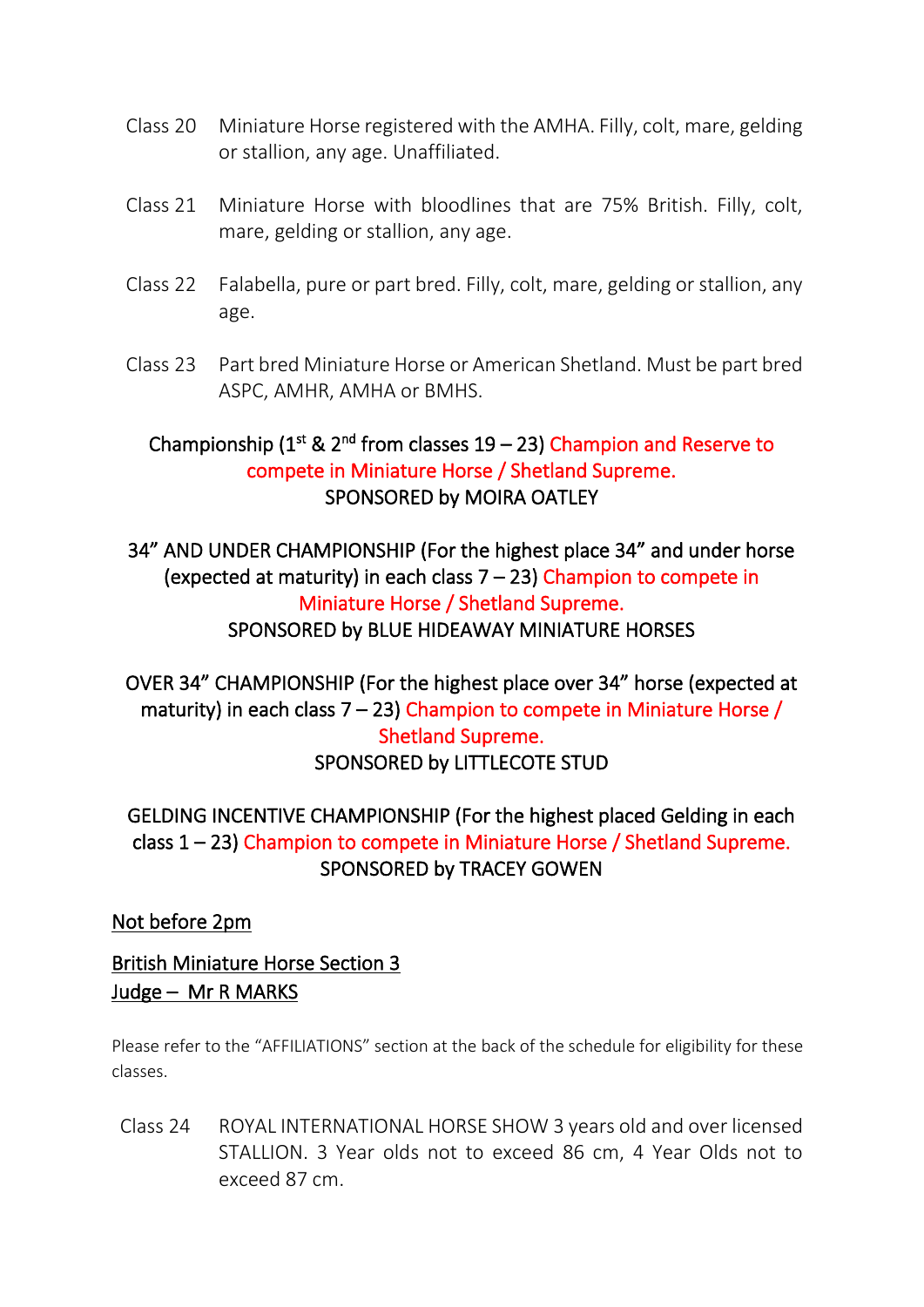- Class 25 ROYAL INTERNATIONAL HORSE SHOW 3 years old and over MARE. 3 year olds not to exceed 86 cm, 4 year olds not to exceed 87 cm.
- Class 26 ROYAL INTERNATIONAL HORSE SHOW 3 years old and over GELDING. 3 year olds not to exceed 86 cm, 4 year olds not to exceed 87 cm.
- Class 27 ROYAL INTERNATIONAL HORSE SHOW TWO YEAR OLD Colt, Filly or Gelding. Not exceeding 84 cms.
- Class 28 ROYAL INTERNATIONAL HORSE SHOW YEARLING Colt, Filly or Gelding. Not exceeding 82 cms.
- Class 29 ROYAL INTERNATIONAL HORSE SHOW MINI, yearlings and above. Must be the correct "mini" height for their age. Height table in eligibility section at the back of schedule.

### BMHS RIHS Championship ( $1<sup>st</sup>$  &  $2<sup>nd</sup>$  from classes 24 – 29) Champion and Reserve to compete in Miniature Horse / Shetland Supreme. SPONSORED by MEL HURRELL

The champion is invited to compete in the Champion of Champions Class at the BMHS Breed Show in September 2022.

## MINIATURE HORSE & SHETLAND SUPREME CHAMPIONSHIP

The champions and reserves from the Miniature Horse, BMHS and Shetland Sections to compete. SPONSORED by Pinetrees UK, Sylvia & Mike Hook

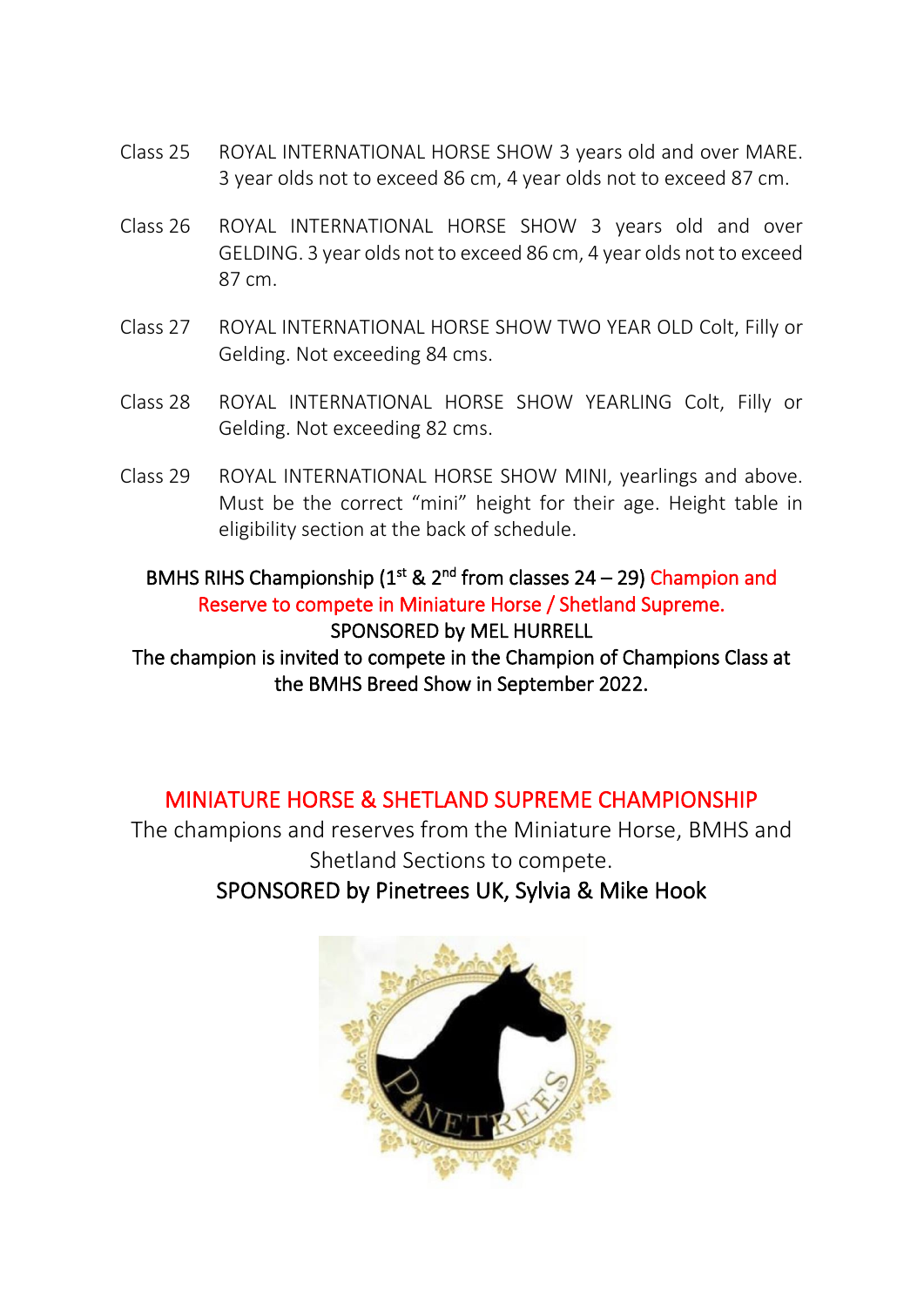## The Venn Farm Hay Ring 2

*www.venn.farm*

To commence at 9am prompt

#### JUDGE: Mr R MARKS

#### In Hand Horse & Pony Section 4

- Class 30 New Combination Horse/Pony and Handler never to have competed together prior to this class.
- Class 31 Young Handler Handlers to be 15 years and under.
- Class 32 Mature Handler Handlers to be 50 years and over.
- Class 33 Veteran Horse or Pony. 15 years and over.
- Class 34 Open Foreign breed, any age, any height.
- Class 35 Part Bred horse or pony, any age.
- Class 36 Open Mountain and Moorland Small Breed, any age.
- Class 37 Open Mountain and Moorland Large Breed, any age.
- Class 38 In hand pony, any age (excluding any M&M breed). Not exceeding 148cm at maturity.
- Class 39 In hand horse, any age (excluding any M&M breed). Exceeding 148cm at maturity.
- Class 40 Yearling horse or pony, colt, filly or gelding.
- Class 41 2 & 3 Year Old horse of pony, colt, filly or gelding.
- Class 42 Open Coloured horse or pony, any age, any height.
- Class 43 Any alternative coloured horse or pony, any age, any height. Not to include Skewbald or Piebald.

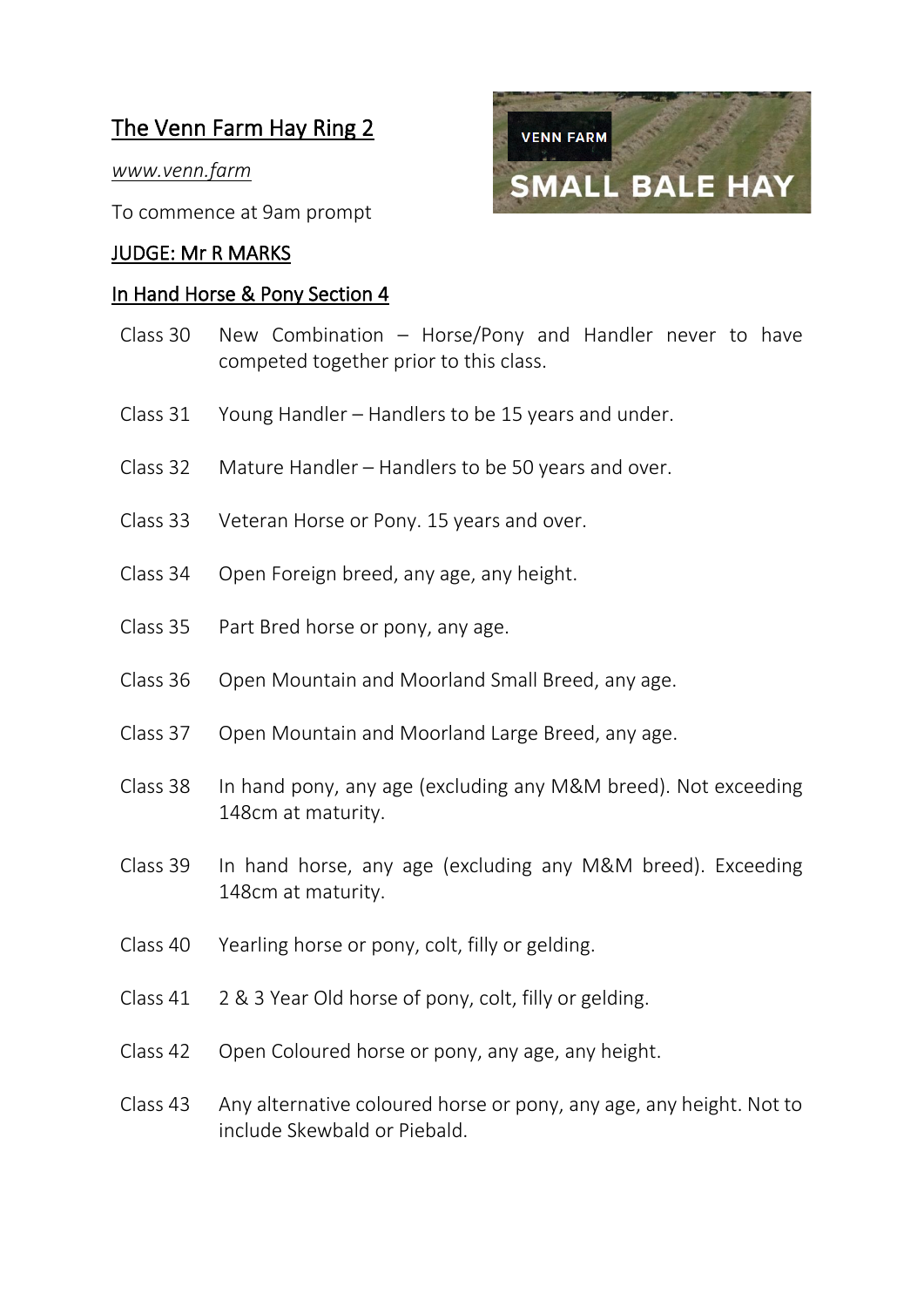### Championship  $(1^{st} \& 2^{nd}$  from classes  $30 - 43$ ) Champion and Reserve to compete in the Overall Supreme. SPONSORED by SEYMOUR FARM

### Not before 12pm in The Venn Farm Hay Ring 2

#### Ridden Section 5



#### JUDGE: Miss C HANDLEY

- Class 44 New Combination Horse/Pony and Rider never to have competed together prior to this class.
- Class 45 Novice Combination Horse/Pony and Rider not to have won a first prize in any ridden showing class. To include Novice LR and FR.
- Class 46 Open Lead Rein Children not to have attained their  $9^{th}$  birthday before the  $1<sup>st</sup>$  January in the current year. Ponies not to exceed 122cm.
- Class 47 Open First Ridden Children not to have attained their  $12<sup>th</sup>$  birthday before the  $1<sup>st</sup>$  January in the current year. Ponies not to exceed 122cm.

### Championship ( $1<sup>st</sup>$  &  $2<sup>nd</sup>$  from classes 44 – 47 Champion and Reserve to compete in Overall Supreme. SPONSORED by EQUINE RELIEF PRODUCTS

- Class 48 Riding Club Horse or Pony. Any age, any height. A small obstacle will be included in this class.
- Class 49 Part bred horse or pony, any age.
- Class 50 Mature Rider Class Riders to be 50 years or over and to be a suitable weight for the horse they ride. This class has been added by popular demand!
- Class 51 Open Ridden Show / Show hunter pony, not exceeding 153cm, riders not to have attained their 20<sup>th</sup> birthday before 1 January in the current year.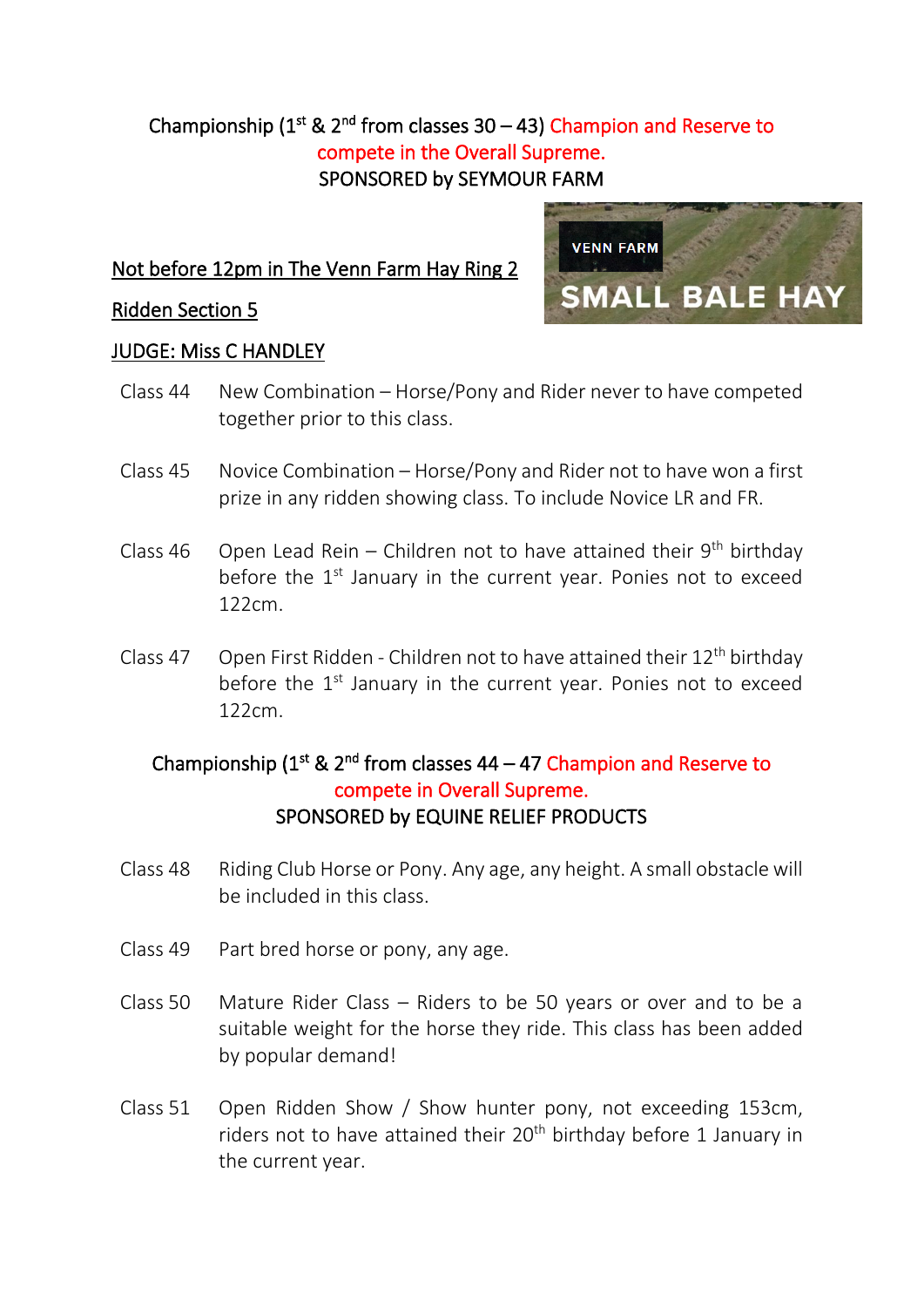- Class 52 Open Ridden horse, exceeding 153cm.
- Class 53 Open Junior Ridden. Riders not to have attained their 17th birthday before  $1<sup>st</sup>$  January in the current year.
- Class 54 Open Ridden Mountain & Moorland Small Breeds (will be split if entries are sufficient).
- Class 55 Open Ridden Mountain & Moorland Large Breeds (will be split if entries are sufficient).
- Class 56 Coloured horse or pony, any age, any height. (will be split if entries are sufficient)
- Class 57 Any alternative coloured horse or pony, any age, any height. To include any colour but not to include Skewbald or Piebald.
- Class 58 Open Foreign breed, any height, any age.
- Class 59 Veteran Horse or Pony. 15 years and over.

### Championship (1<sup>st</sup> & 2<sup>nd</sup> from classes 48 - 59) Champion and Reserve to compete in the Overall Supreme. SPONSORED by TIGRE JONES

#### OVERALL SUPREME CHAMPIONSHIP

The In-hand Horse or Pony Champion and Reserve, Mini Ridden Champion and Reserve and the Ridden Champion and Reserve to compete. SPONSORED by TEAM THOMPSON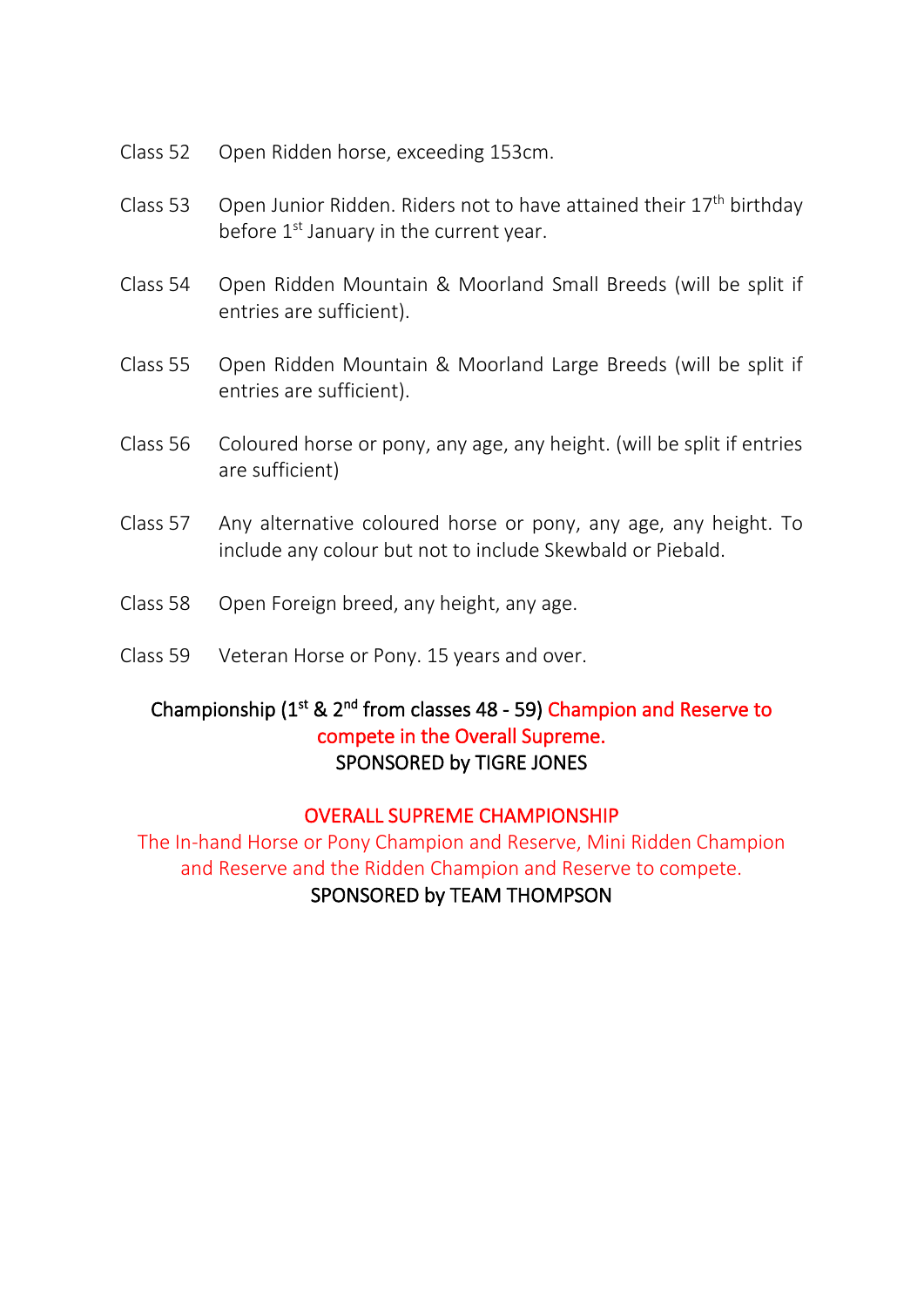# Thank you to our fantastic sponsors who have enabled us to put on this event especially for you.

The Rosette Box (www.therosettebox.co.uk)

Venn Hay Farm (www.venn.farm)

Sylvia Hook – Pinetrees UK Miniature Horses Team Thompson

Moira Oatley

Pickintam Stud

Mel Hurrell

Littlecote Stud

Blue Hideaway Miniature Horses

Tracey Gowen

Sue Mettler

Tigre Jones

Seymour Farm Equine Relief Products

Snelsmore Shetland Stud [\(www.snelsmore.com\)](http://www.snelsmore.com/)

### AFFILIATIONS

### BRITISH MINIATURE HORSE SOCIETY (CLASSES 24 – 29)

These classes are affiliated to the British Miniature Horse Society (BMHS), all classes will be run under their rules. Only registered horses owned by a BMHS member may enter. Owners, handlers and exhibitors must be current members of the British Miniature Horse Society and have paid the appropriate BMHS 2022 Showing Levy.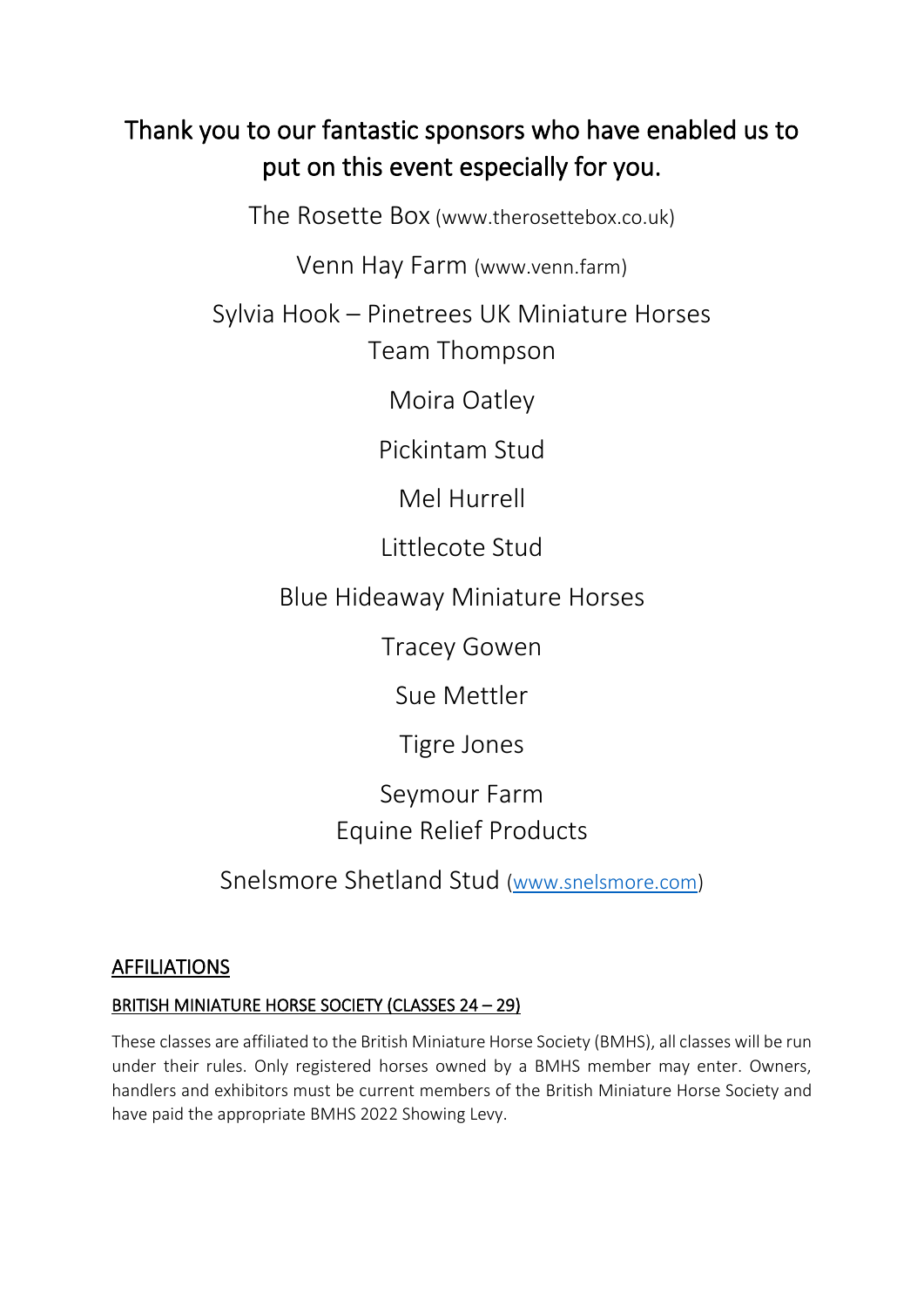These classes are qualifiers for the Royal International Horse Show, the first and second horse in each class will qualify, or if already qualified the next highest placed unqualified horse down to fifth place will qualify.

Horses must be in possession of a 2022 measuring certificate (as per BMHS Showing Declaration form) or if not, must be measured for any qualification to remain valid.

Height limits for all classes are as follows:-

|                      | Mini (small)      | Midi (standard)   |
|----------------------|-------------------|-------------------|
| 4 years old and over | 82 <sub>cms</sub> | 87 <sub>cms</sub> |
| 3 years old          | 81 <sub>cms</sub> | 86cms             |
| 2 years old          | 79 <sub>cms</sub> | 84 <sub>cms</sub> |
| Yearlings            | 77 <sub>cms</sub> | 82 <sub>cms</sub> |

#### Miniature Horse of the Year Show (MHOYS)

 $1<sup>st</sup>$ , 2<sup>nd</sup> and 3<sup>rd</sup> placed horses in classes  $1 - 23$  are qualifiers for MHOYS 2022, to be held at Onley Equestrian Centre in September.

#### Equi-Events Rules

- 1. All competitors take part at their own risk and are expected to exercise due care at all times and obey all notices displayed by the event organisers and by the venue. The event organisers and the venue accept no responsibility for any accidents, loss or damage to any competitors, spectators, animals or property. It is a condition of entry that competitors will hold the organisers blameless and indemnify them against any damage or legal proceedings.
- 2. No cruelty to animals of any kind will be tolerated, including but not limited to excessive use of the whip. Anyone proven to be acting in a cruel or unsporting manner will be removed from the showground and forfeit all entry fees.
- 3. ABSOLUTELY NO ADDITIONAL ENTRIES OR AMENDMENTS OF ENTRIES AT THE SHOW. ONLY ANIMALS COMPETING SHOULD BE ON THE SHOWGROUND.
- 4. Equi-Events recommends that all exhibitors should have adequate personal sports insurance. All accidents, injuries or falls should be reported to the secretary.
- 5. Correct secured Skull caps/riding hats conforming to PAS015 or EN1384 or ASTMF1163 04a onwards SNELL E2001, SNELL E2016 AS/NZS 3838 2003 onwards must be worn at all times when mounted, with chinstraps from 3 points on the hat fastened. A rider whose hat comes off will be eliminated, a rider whose hat comes undone must stop immediately to fasten the strap, without penalty.
- 6. Mares with a foal at foot must be at least 4 years old. No foal should be shown until it is at least 3 weeks old.
- 7. Stallions and Colts must be handled by a person over the age of 14 in Ring 2. The stallion or colt must also be displaying a Stallion badge attached to his bridle. Exhibitors must not kneel and remain standing during the entire class.